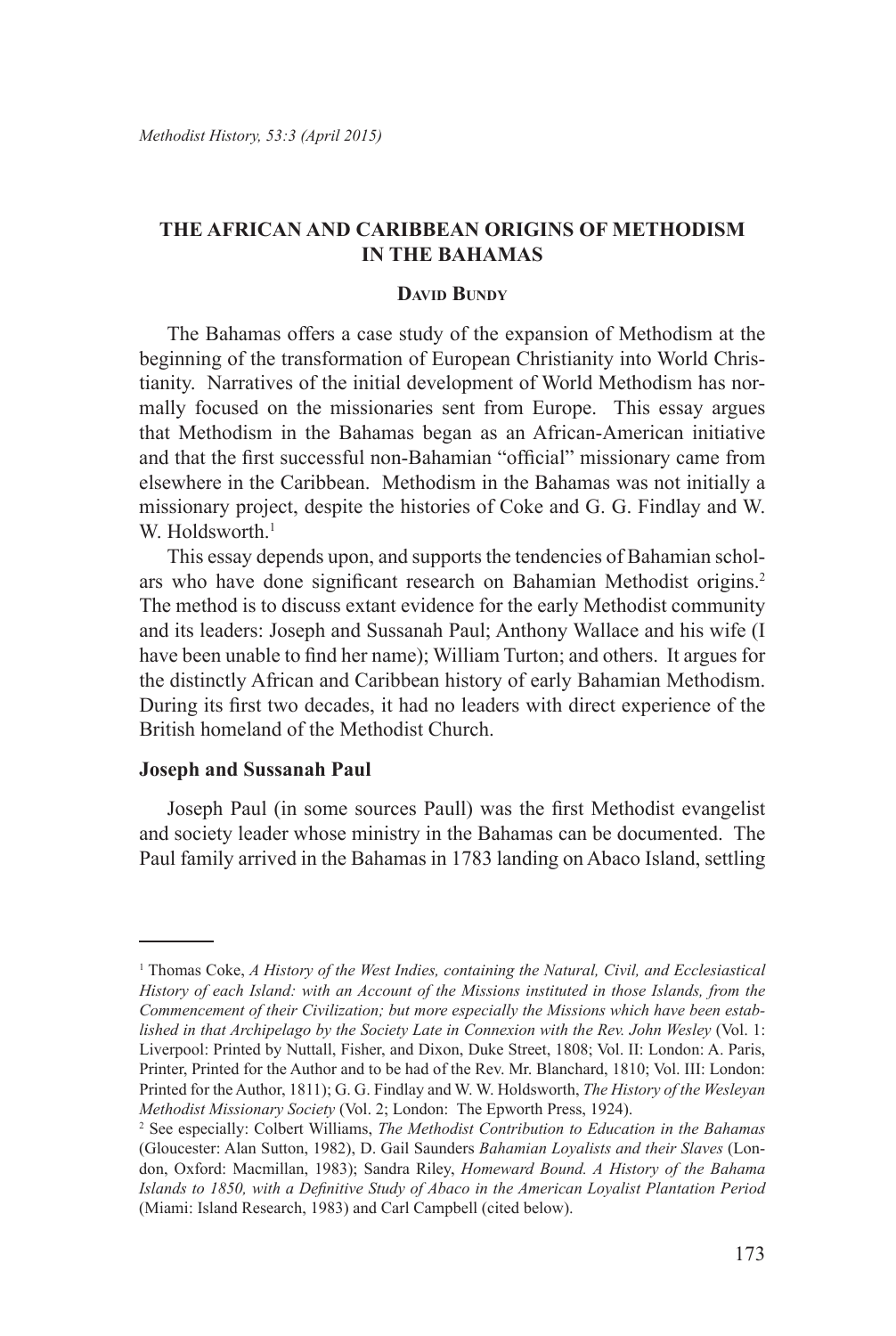at Carlton Point.<sup>3</sup> They had converted to the Methodist Church in the English colonies of North America and chose to leave as British forces left the thirteen American colonies. That the Pauls were willing to indenture themselves to pay passage from New York probably indicates that they supported the British. Abaco Island was primarily inhabited by Loyalists who had been granted land after the American Revolution, and passage to it after the American Revolution. African American Loyalists were allowed to migrate to the British colony but were given neither land nor passage.

The earliest mention of the Paul family found so far is in a 1783 ship's manifest in the collection of "British Headquarters Papers" in the New York Public Library. There is preserved a "Book of Negroes Registered and Certified after Having Been Inspected by Commissioners Appointed by His Excellency Sir Guy Carleton K. B. General and Commander in Chief." This document reveals that when the *Nautilus* sailed from New York on August 21, 1783, the Paul family was among the passengers. Joseph Paul ("stout low man"), Sussanah Paul ("stout wench"), both thirty years of age, and their three children ages thirteen, five and two. The Pauls were indentured to the ship's captain, Patrick Kennedy who had been granted land on Abaco Island.4 The document indicates Joseph Paul reported that he had purchased his freedom from Laurence Cartwright of New York and that Sussanah had purchased hers from an unidentifiable Mr. Brown of the same city.<sup>5</sup> While it is possible that the Pauls hosted a class meeting or conducted worship in Abaco, no records have been found. Oral traditions of a thousand member congregation are certainly exaggerated. Current congregations on Abaco trace their origins to later mission efforts.

The Paul family moved to Nassau, New Providence Island, probably by 1784. Social conditions would have made it expedient for the family to leave Abaco as soon as possible; roles of free people of color in Bahamian society were ambiguous.<sup>6</sup> It is also unclear when Paul began evangelistic work. It has been argued that the description of a field preacher by Samuel Kelly, who visited Nassau in 1784, was of Paul. Kelly reported:

The inhabitants of Nassau were dissipated in the extreme, and from night revels many had injured their health. I saw little appearance of any religion, but heard

<sup>3</sup> See, for example, D. Gail Saunders, "The Loyalists: General Influences," *Journal of the Bahamas Historical Society* 5.1 (1983): 3-10; Michael Craton, "Loyalists Mainly to themselves: The 'Black Loyalist' Diaspora to the Bahamas, 1783-c. 1820,"*Working Slavery, Pricing Freedom: Perspectives from the Caribbean, Africa and the African Diaspora* ed. Verene A. Shepherd (New York: Palgrave, 2001); and Maya Jasanoff, *Liberty's Exiles: American Loyalists in a Revolutionary Word* (New York: Alfred A. Knopf, 2011). 4

<sup>&</sup>lt;sup>4</sup> Susan Riley, *Homeward Bound*, 272.

<sup>&</sup>lt;sup>5</sup> "Book of Negroes Registered and Certified After Having Been Inspected by Commissioners Appointed by His Excellency Sir Guy Carleton K. B. General and Commander in Chief," British Headquarters Papers, New York Public Library, # 10427, 98-99, published in Susan Riley, *Homeward Bound. A History of the Bahama Islands to 1850, with a Definitive Study of Abaco in the American Loyalist Plantation Period* (Miami: Island Research, 1983), 266.

David E. Wood, "The Free People of Colour in Bahamian Society," *Journal of the Bahamas Historical Society* 12.1 (1990): 20-24.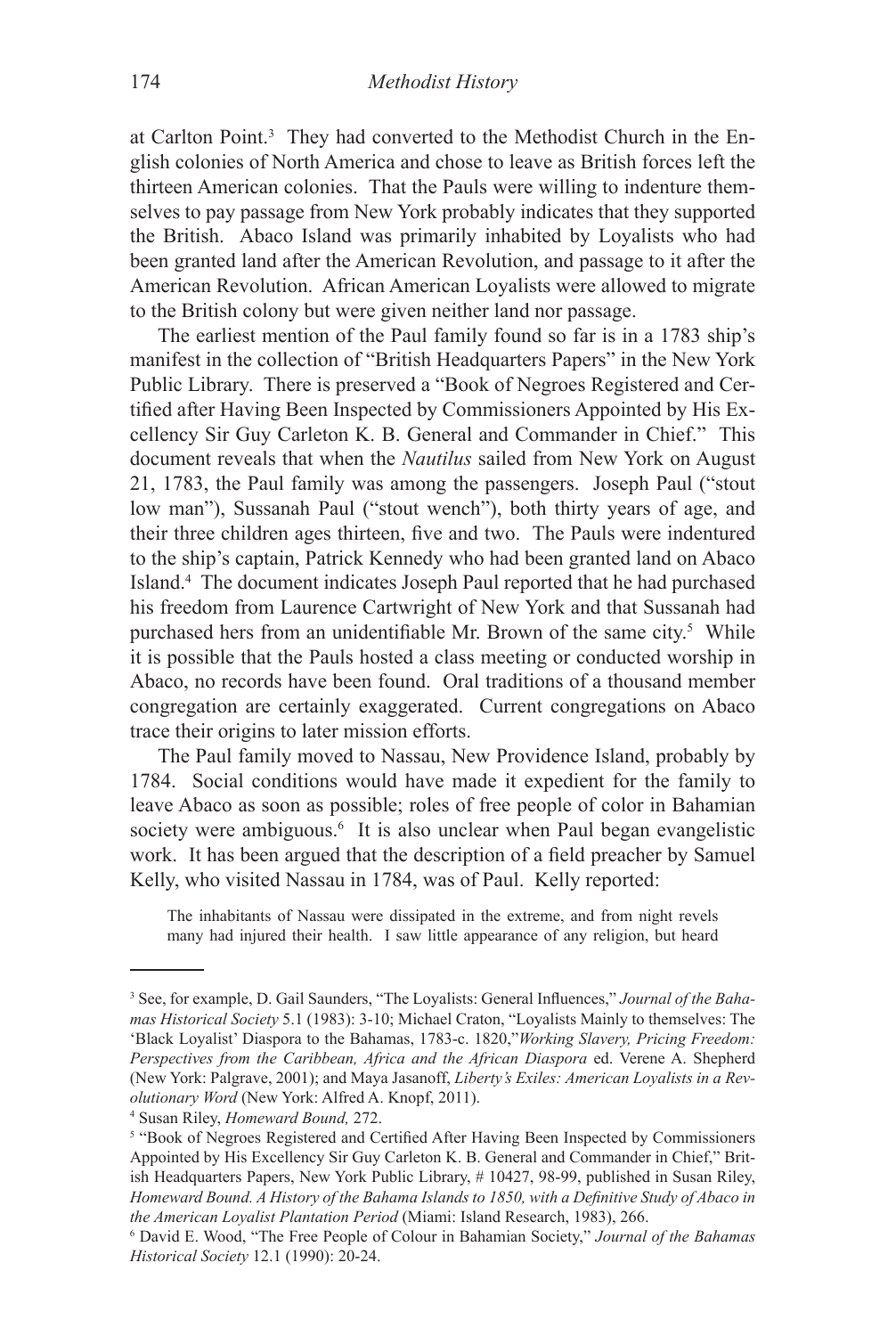that a man of colour frequently preached to the eastward of the town under a large spreading tree.<sup>7</sup>

A Canadian writer, George Huxtable, reported that Paul regularly preached to a congregation of three hundred and that he had led the construction of a chapel at the corner of Augusta and Heathtree streets, built by some of the participants in the Methodist meetings, most of whom were African slaves. It was, he said, a well-constructed stone structure seating about 300 persons.<sup>8</sup> This Methodist ministry attracted about ten percent of the African Bahamian population on New Providence Island.

Paul does not appear in any pre-1793 records related to the development of Nassau. However his evangelistic work led to the formation of a congregation, which he served as pastor. The church grew large enough to warrant construction of a Methodist Chapel. Paul led (perhaps paid for) the above mentioned building in West Nassau built on land purchased on May 5, 1794,<sup>9</sup> where he also lived and conducted the first Bahamian school for Free Black children.<sup>10</sup> On March 25, 1794, Paul was hired by the (Anglican) Society for the Propagation of the Gospel to lead and teach in a school established by "Dr. Bray's Associates," a trust established to instruct "the Negroes in the Christian religion."11

## **The Hammett Missionaries from South Carolina**

The congregation was nearly destroyed by Primitive Methodist missionaries sent from the USA, beginning in 1794.<sup>12</sup> Apparently Paul or one of his associates importuned William Hammett in the USA. Hammett would have been remembered as Thomas Coke's colleague in the Caribbean. He accompanied Coke to the USA, but there became alienated from Asbury and Coke. Alienation led to schism and the founding of the Primitive Methodist Connection in Charleston. The focus on the Bahamas was logical because of (1) its proximity to the USA coast; (2) the presence of many Loyalists and Free Blacks from the former colonies; and (3) Coke and the Wesleyan Methodists had not yet sent missionaries there. To have been successful in the Bahamas would have given Hammett political capital in his struggle against the evolving USA Methodist episcopacy. It is doubtful that Coke was even

<sup>7</sup> Cited in Sandra Riley, *Homeward Bound*, 140, citing *Samuel Kelly: An Eighteenth Century Seaman Whose Days Have Been Few and Evil* (New York: Frederick A. Stokes, 1925).

George Gellard Huxtable, *Reminiscences of Missionary Life in the West Indies* (Kemptville, Ontario: Huxtable and Seily, 1902), 4.

<sup>9</sup> Carl C. Campbell, "Joseph Paul: Faceless but not Trackless. Outstanding Contributions to Bahamian Society," *Anniversary Celebrations* (Nassau: Nassau Methodist Church, 2007), 8, provides the names of the other Trustees: Henry Sutton, William Mitchell, Charles Randall, Thomas Tanyard, and the Reverend James Johnson, one of the Hammett missionaries.

<sup>10</sup> SPG, *Journal*, vol. 26: 280. *Bicentenary Souvenir: Bahamas-Antigua. Methodism in the West Indies, 1760-1960* ed. Mrs. R. P. Dyer (Nassau: Methodist Church, 1960), 10.

<sup>11</sup> SPG, *Journal*, vol. 25: 290; *Dr. Bray's Associates Minute Book*,1788-1806, entries for July 4, 1793, and March 6, 1794. Note that as instituted by Wesley, sacraments for Society members were at the nearby Anglican Church.

<sup>12</sup> Colbert Williams, *Methodist Contribution*, 36.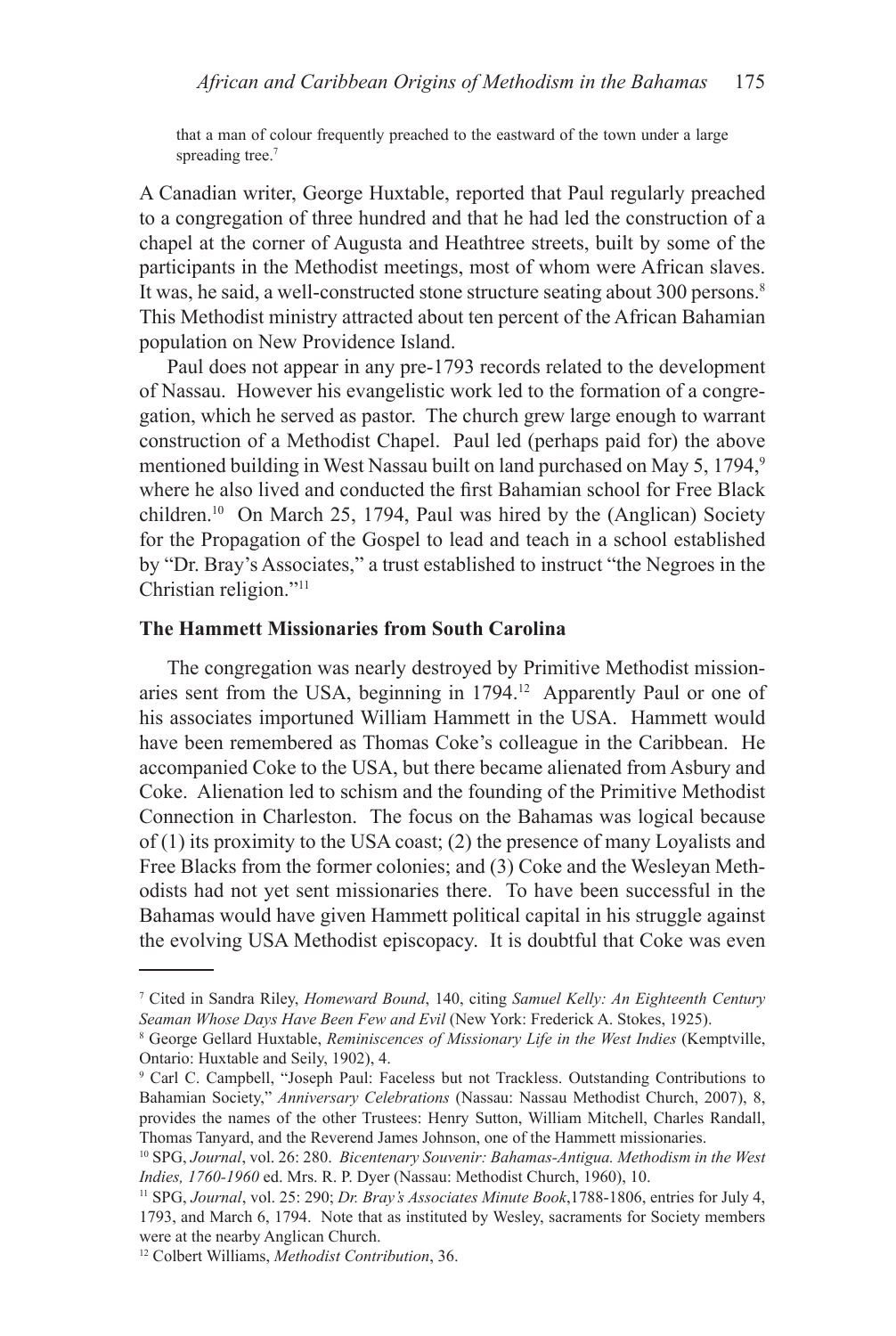aware of the decision of Hammett to send missionaries. Three missionaries were sent, one after the other.

This first was James Johnson (in some sources, Johnstone). According to some writers he was of African descent. However, the "Minute Book of the Society for the Propagation of the Gospel" (SPG), transcribed by Colbert Williams makes that doubtful.<sup>13</sup> It would probably have noted his racial identity in the summary of Johnson's relationship with Paul. After arriving, Johnson requested and received a license to preach in the Methodist Chapel from the Governor. Johnson came into conflict with Joseph Paul, excluding Paul from the existing Methodist meeting place built by Paul to also serve as an education center. If Johnson had been Black, it is unlikely that he would have been given preference by the Governor over Paul.<sup>14</sup>

According to Reily, Johnson wrote to Hammett taking credit for constructing the building, attempted to raise money in South Carolina to pay for the building, and claimed to have started a school on the property.15 There is no evidence that funds were sent. Johnson married a Bahamian woman, but within six weeks that relationship deteriorated. Johnson severely beat his wife and was imprisoned by civil authorities for the abuse.<sup>16</sup> Johnson returned to the USA where he ministered in Hammett's Primitive Methodist Connection.17 Throughout the conflict, a portion of the congregation remained loyal to Paul.18

With Johnson disgraced in the Bahamas, Hammett sent two additional missionaries. The one known only as Mr. Rushton may have become a privateer after being disgraced in Nassau.19 The third Hammett missionary was Rev. Meredith (in some sources and historians Mr. Melody, Meriday or Meridith). After problems in Nassau, he returned to the USA where he ministered both as an independent Methodist and under Hammett.<sup>20</sup> Of Rushton and Meredith it was said they "fell into disgraceful sin."21

These missionaries were, in some secondary sources, African Americans, although their racial identity is not mentioned in the earliest documents, but

<sup>17</sup> D. A. Reily, "William Hammett," 30-43.

<sup>13</sup> Colbert Williams, *Methodist Contribution*, 30-32.

<sup>14</sup> Colbert Williams, *Methodist Contribution*, 31, citing SPG, *Journal*, Vol. 26: 280.

<sup>&</sup>lt;sup>15</sup> D. A. Reily, "William Hammett: Missionary and Founder of the Primitive Methodist Connection," *Methodist History* 10 (1971): 39. The letter discussed is preserved in the Hammett Collection of the Duke University Library.

<sup>16</sup> Colbert Williams, *Methodist Contribution*, 36-33, citing Letter of John Richards to SPG, August 15, 1794, SPG, *Journal*, vol. 26: 280.

<sup>&</sup>lt;sup>18</sup> SPG, *Journal*, vol. 26: 280. The SPG Journal states that Paul was forced from his home; it is more probable that he was forced to give up the Methodist Chapel, perhaps because he was also living as an Anglican in order to teach for the SPG.

<sup>19</sup> William Turton to Rev. Fathers and Brothers, March 22, 1817, in William Dowson, *A Mission to the West India Islands: Dowson's Journal for 1810-1817* ed. A. Deans Peggs (Nassau: Deans Peggs Research Fund, 1960), 48; reprinted in *Celebrating 200 Years of Methodism at Ebenezer 1802-2002* (Nassau: Ebenezer Methodist Church, 2002), 14.

<sup>20</sup> D. A. Reily, "William Hammett," 31, 39-40. I am following Reily on the name Merideth.

<sup>21</sup> Theophilus Pugh, "Bahamas," Wesleyan Methodist Missionary Society Archives, London, Box 1835.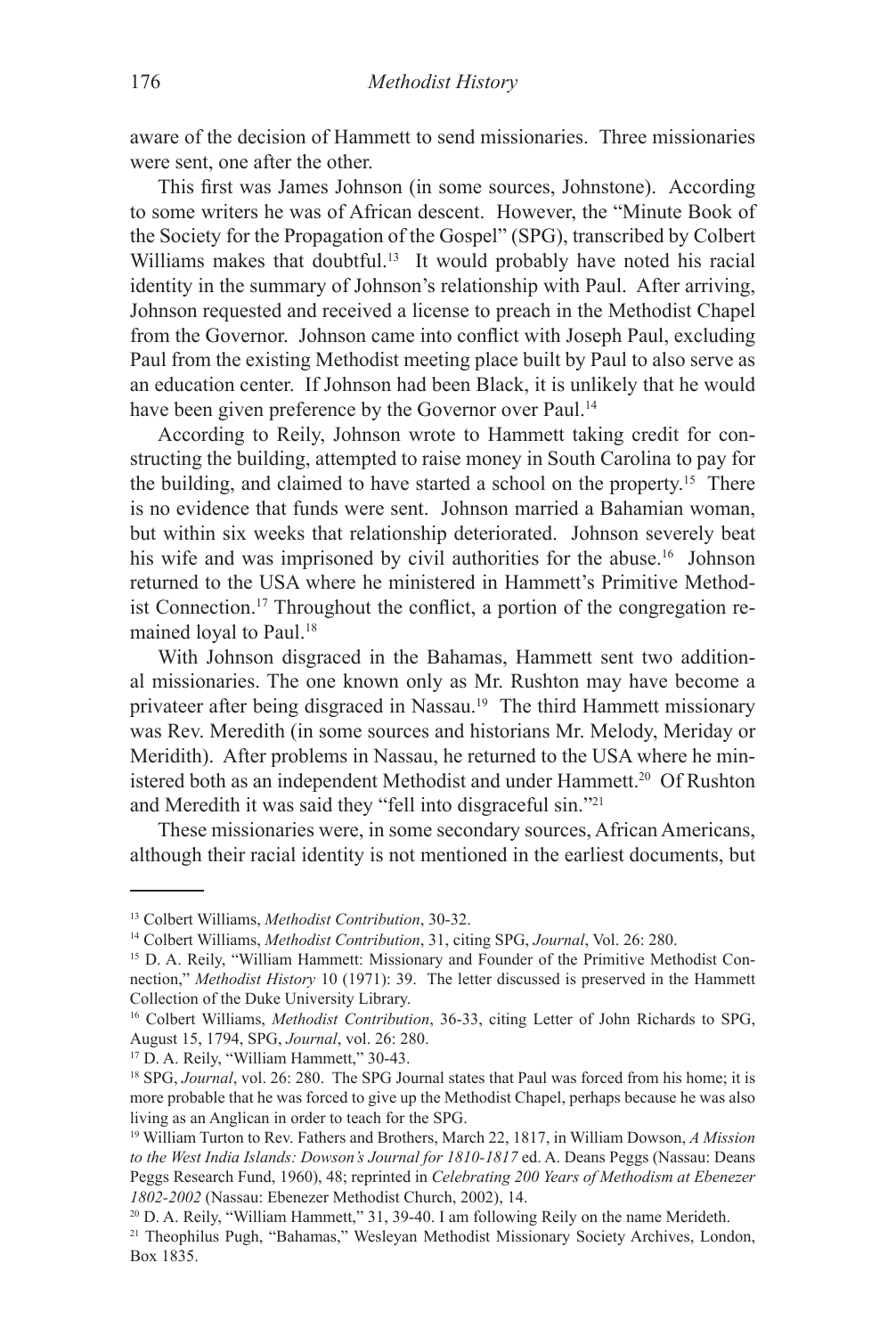in later Methodist mission histories. The racial identity of the Hammett missionaries is not mentioned in the Bahamian or American Methodist sources examined. Given sensitivities about race, and the possibilities for using race in anti-Methodist rhetoric, and the easy permission received to preach freely in the colony, it is probable that they were White. Later attribution of African identity may have been to attribute race as the cause for their failures.

Some of the local Methodists were able to distinguish between the problems of the three missionaries and the possibilities of the Methodist tradition. It is unclear how many Bahamian Methodists adhered to which evangelists or to Paul during the conflict. It would appear that Paul had no further involvement with the Methodists after these encounters. After the departure of the Hammett missionaries, he regained control of the Chapel and led Anglican services for persons of African descent there as an annex to Christ Church until his death in 1802. The civil courts returned the chapel to the Methodists in 1844.

### **Anthony Wallace**

When the North American missions of Hammett ended, Bahamian Methodists did not reunite under Paul, who they may have held responsible for the fiascos. Instead some chose Anthony Wallace and his wife as leaders. Turton reported: "Old Mrs. Wallace, a leader in our society, first met in class with Paul."<sup>22</sup> Colbert Williams opined that Wallace was the true "founder of the continuing Methodist Church . . . who shepherded the 'holy remnant' from his home on Augusta Street."23 Wallace and his wife hosted meetings of the Methodists in their house, about 300 feet north of the disputed chap- $-1^{24}$ 

Wallace wrote Coke in 1796 asking that he appoint a missionary to assist the Society. This was considered at the USA Virginia Annual Conference in 1797, where it was decided to station a Mr. Brownell in New Providence, Bahama Islands, but he never arrived.<sup>25</sup> Again Wallace importuned Coke and at the 1799 Methodist Conference at Manchester, it was decided to appoint William Turton to New Providence.

Turton arrived in the Bahamas fatigued from the voyage, "extremely ill of a fever and ague, and reduced to a mere skeleton."26 It was Wallace who took him into his home, provided nursing care, and who gave over leadership of the small congregation to Turton. A house owned by Wallace became a center of worship and education for the Methodists. One can hardly imagine Turton or the Methodist congregation surviving but for the support of

<sup>22</sup> William Turton to Rev. Fathers and Brothers, March 22, 1817, in William Dowson, *Mission to the West India Islands*, 49; reprinted in *Celebrating 200 Years of Methodism at Ebenezer*, 15. 23 Colbert Williams, *Methodist Contribution*, 36.

<sup>24</sup> See Colbert Williams, *Methodist Contribution*, 36, who identified the location on period maps. Bahamian scholar and pastor, Carl C. Campbell, informed me that he has seen a deed from the early period that deeded the property to the Methodist Church. I have not seen the document. 25 Colbert Williams, *Methodist Contribution*, 35.

<sup>26</sup> Coke, *History of the West Indies*, III, 202.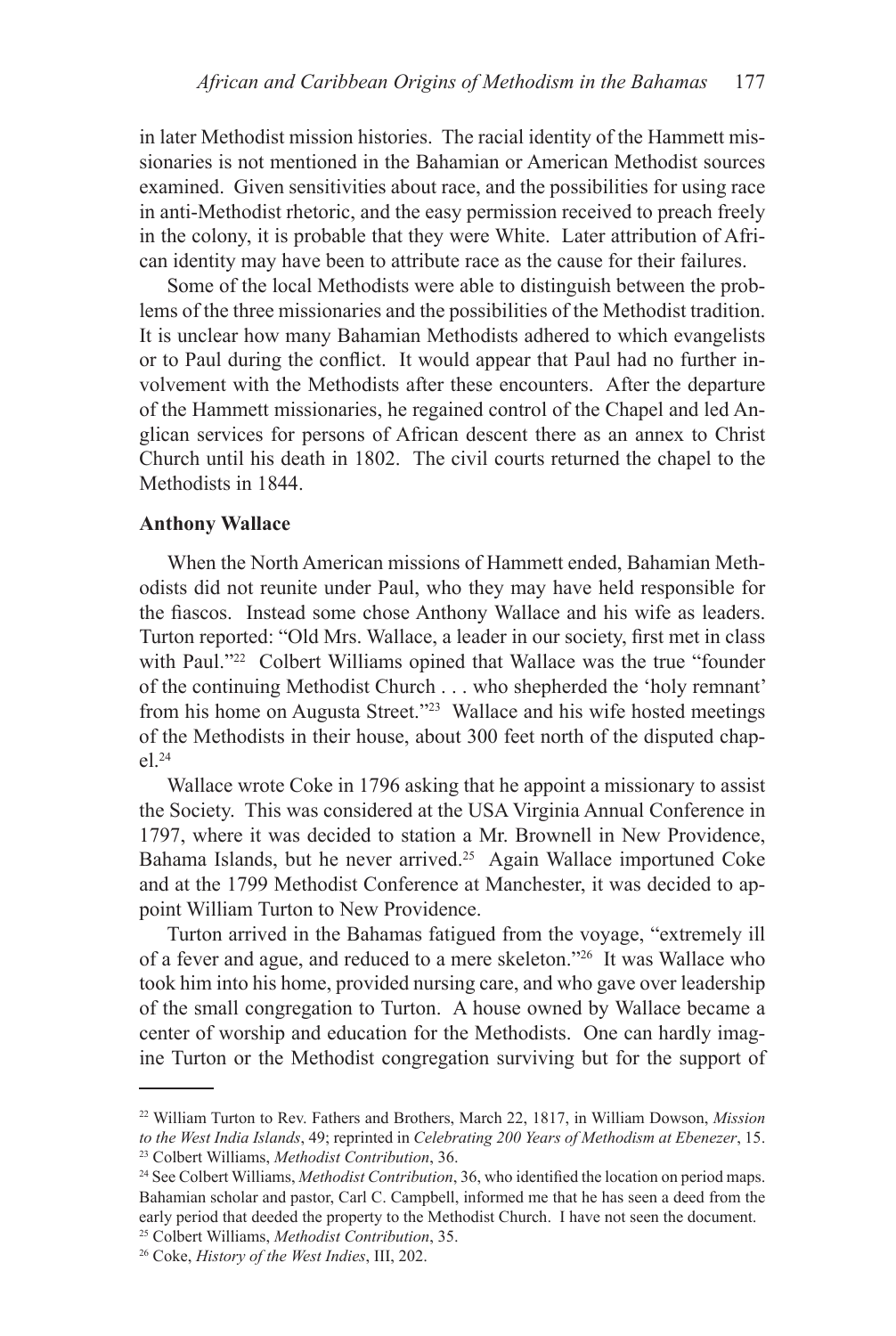## Wallace.

## **William Turton in Nassau**

Thus the first British Wesleyan Methodist missionary to the Bahama Islands was Turton, born in 1761, in Barbados, the son of a planter. He was taken into Conference in 1795 and appointed first to Tobago and then to St. Kitts and Antigua. He arrived at Nassau on October 22, 1800. He remained in the Bahamas, except for an excursion to the USA. (1808-1809). He died in Nassau on May 10, 1818, at age  $57<sup>27</sup>$  He was forced to retire from the ministry because of failing health in 1816.

The racial identity of Turton is an important issue. In earlier sources, his racial identity is never mentioned. In the obituary in the Wesleyan Conference Record (1818), published in England, he was identified as "Colored." After the publication of that obituary his second wife wrote a letter to editor protesting that identification. Findlay and Holdsworth looked for other evidence for the claim of "Color" and found none.<sup>28</sup> Given the preoccupation with racial identity in the sources for the period, it seems unlikely to this writer that his racial status, if not White, would not have been mentioned. It is also unlikely it would not be mentioned in reports. It also seems unlikely that in this period he would have been able to marry two White women (including one in the USA where this would have been illegal) and to receive the easy permissions to preach and build chapels from the government. However, most modern Bahamian writers, with important exceptions, describe him as "Colored."<sup>29</sup> If he were "Colored," the narrative of mission in The Bahamas would be a better story, indicative of the repression of the "Colored" identity of the first Wesleyan Methodist missionary.

The arrival of Turton in The Bahamas was complicated by illness and by inadequate worship facilities. Wallace solved both problems initially. But, Turton (and Coke) kept in mind the chapel which they did not control which served as the seat for the Pauls's congregation. The cryptic comments of Coke makes it clear that he and Turton knew some of this history related to Joseph Paul and the chapel:

On the chapel which had been already built they had an unquestionable claim, by furnishing the sources through which it had been erected, and from a formal surrender of it which had previously been made. But it was held in possession by a

<sup>27</sup> A photograph of the gravestone outside Ebenezer Methodist Church was published *Celebrating 200 Years of Methodism at Ebenezer*, 14. Also on Turton, see Martha Lund Smalley, Turton, William," in Gerald Anderson, ed. *Biographical Dictionary of Christian Missions* (New York: MacMillan, 1998), 685-686.

<sup>28</sup> G. G. Findlay and W. W. Holdsworth, *History of the Wesleyan Methodist Missionary Society*, II, 226-227.

<sup>29</sup> See for example, Michael Craton and Gail Saunders, *Islanders in the Stream*, 331, "Barbadian colored man;" Bernard Johnson Whittington, *Race Relations in the Bahamas, 1784-1834: The Non-Violent Transformation from a Slave to a Free Society* (Fayettevile: U of Arkansas P, 2000), 106, "Mulatto;" Donald M. McCartney, *Bahamian Culture and Factors which Impact Upon It: A Compilation of Two Essays* (Pittsburg: Dorrance Publishing Company, 2004), 18, "coloured barbadian."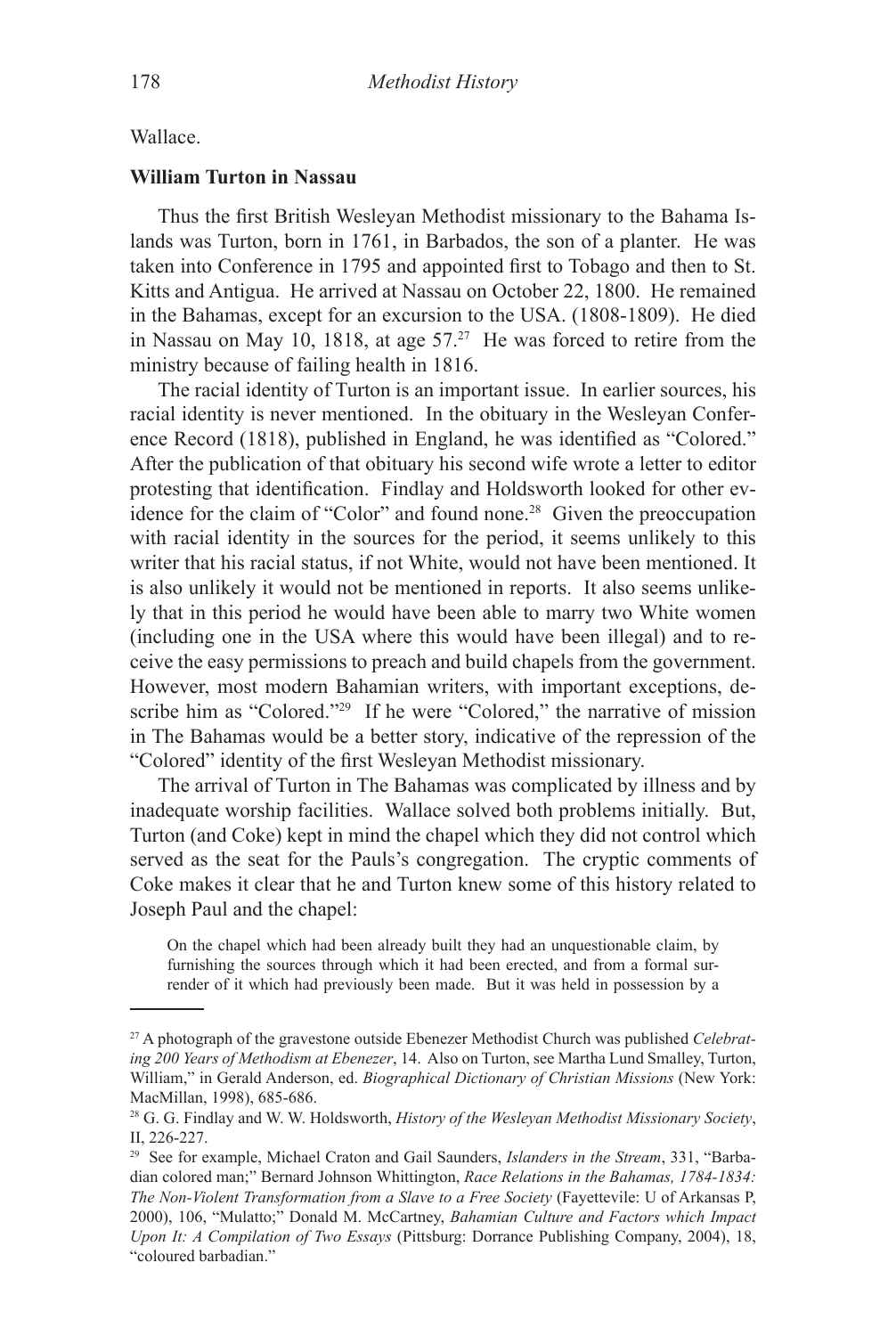theological usurper, who could only be dispossessed through the medium of the law, and not touched without danger of contamination.

Coke/Turton continued: "Under these circumstances, it was thought advisable to erect a new one, as soon as money could be procured."<sup>30</sup> In the meantime, they continued to use the house of Anthony Wallace, who removed walls to enlarge the meeting space.<sup>31</sup> Two years after the arrival of Turton in Nassau, in 1802, information on the Bahamas first appeared in the Methodist *Minutes*. At that time the New Providence Society claimed 100 souls, all Black, a significant decrease from the number who were involved in Paul's earlier ministry, but an increase of forty from the time of Turton's arrival.<sup>32</sup> On July 6, 1803, three of the leaders of the Nassau congregation, Anthony Wallace, James Jones and John Moore wrote to Thomas Coke thanking him for sending Turton to minister among them and reported on the completion of a new Methodist chapel:

Our Society was in a weak state, 'til Mr. Turton came to us. But, blessed be God, we have been brought into a more enlightened state, thro' the means of his perseverance and good attention. [We] have erected a new Meeting-house easterly of Town called Ebenezer.<sup>33</sup>

These three New Providence Methodists remained leaders of the Society throughout their lives. Turton's colleague William Dowson, in his diary, August 1, 1814, described the aged and frail James Jones as "one of the most pious, zealous, active, steady and affectionate men I ever knew." He continued, "He came from America with the Loyalists or Refugees and was a slave for some time and I believe purchased his freedom."34

Also in 1803, Turton married his first White convert.<sup>35</sup> Acting on a suggestion made by Anthony Wallace at the time of his arrival in Nassau, Turton opened a school to teach Free Black children and provide an income:

When my chapel [Ebenezer] was finished, I found myself much in debt and, having petitioned the Governor and Council to teach a school for instructing the black children in order to catechize them, I obtained liberty. Then I taught the children for pay which greatly succeeded, and through the channel with the assistance of a few

<sup>30</sup> Coke, *History of the West Indies*, III, 205.

<sup>31</sup> William Turton to Rev. Fathers and Brothers, March 22, 1817, in William Dowson, *Mission to the West India Island,* 49; reprinted in *Celebrating 200 Years of Methodism at Ebenezer*, 15.

<sup>32</sup> Minutes, 1802, cited in G. G. Findlay and W. W. Holdsworth, *History of the Wesleyan Methodist Missionary Society*, II, 227.

<sup>33</sup> Thomas Coke, *An Account of the Rise, Progress and Present State of the Methodist Missions* (London: Conference Office, 1804), 28.

<sup>34</sup> William Dowson, *Mission to the West India Islands*, 81-82.

<sup>35</sup> The marriage was not mentioned in Coke, *History of the West Indies*, III, or by Turton in his 1817 missive: William Turton to Rev. Fathers and Brothers, 22 March 1817 in William Dowson, *A Mission to the West India Islands,* 49; reprinted in *Celebrating 200 Years of Methodism at Ebenezer*, 15-16. It is possible that the "serious White woman" who moved into the Ebenezer church manse, in late 1801, "whose heart was engaged in the work, to pray occasionally with those who might assemble in the intervals between preaching, and otherwise employ her time in keeping a school" described by Coke, *History of the West Indies*, III, 206, later became Turton's wife.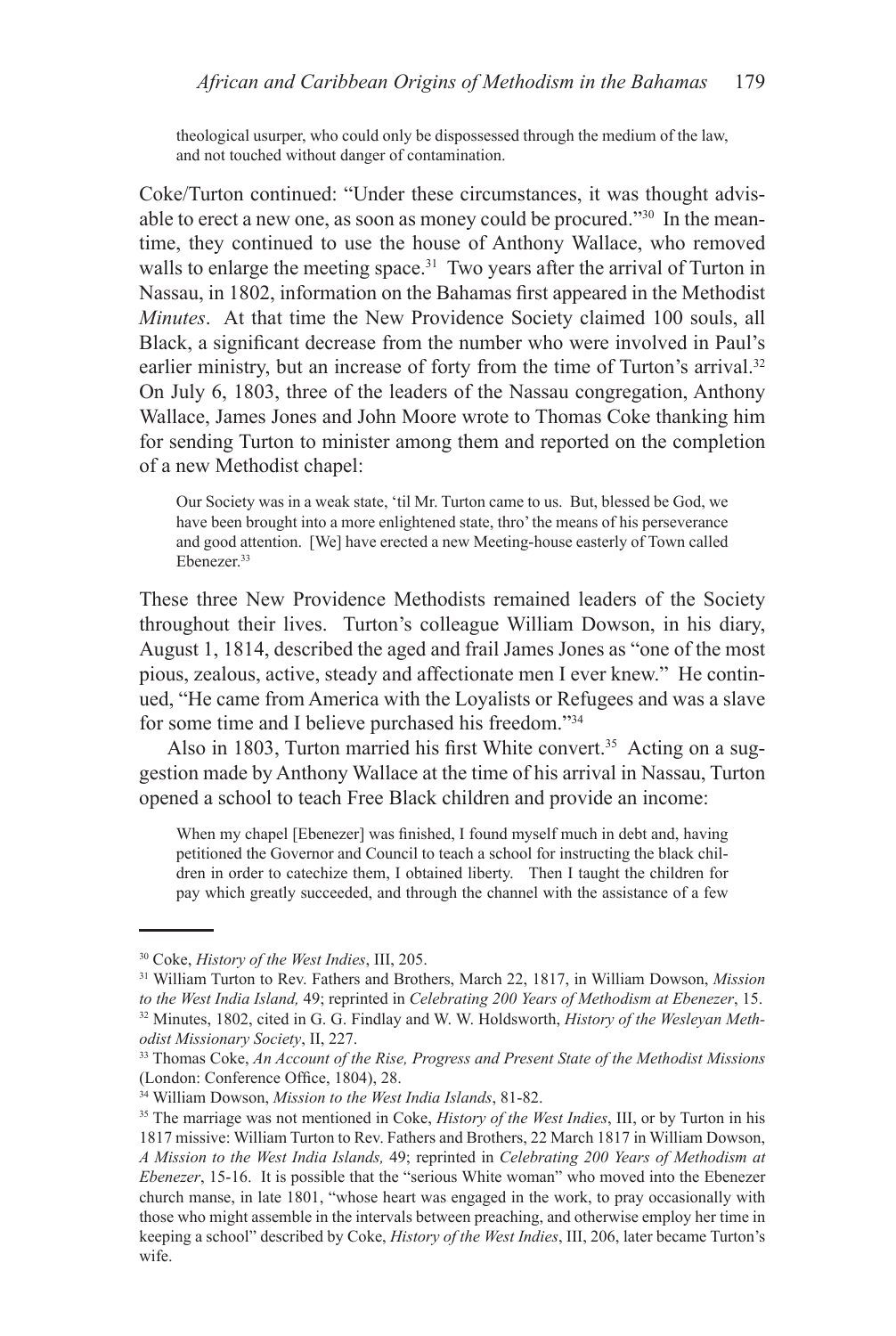friends, and two hundred and forty dollars of my own money, which I brought to the island with me, I paid for my chapel.<sup>36</sup>

Coke suggested the school was not financially successful: "Mr. Turton established a school for the instruction of youth, and found in this a temporary resource to supply his wants . . . ." Coke noted that because of the costs of the ministry, ". . . the missionary fund in England was obliged to afford temporary relief."37 The Society was too poor to sustain Turton. In December, 1803, Turton apologized for needing to draw again on the mission fund for 1804:

The Members of the Society, on whom God has wrought a wonderful change, and who are much united to each other, are willing to do what they can; but being mostly poor, have not been able to give me any quarterage for a year and a half. They are in number 162 and among them are many that love God and rejoice in the redemption which is in Christ Jesus.

Coke reported the statistics from an earlier missive: "New Providence" no Whites and 160 Blacks/Colored. The population of the Bahamas at that point was listed at 1,632 White and 14,163 "Black/Colored."38 Turton became sick again and "his pious wife . . . in some measure supplied his lack of service; and in conjunction with the leaders, met the members regularly; by which means they were kept together, and urged to press toward the mark for the prize of their high calling." High praise indeed and the only mention in Coke of Turton's wife.39

All crises were not due to ministry decisions or illness. The international colonial struggles made The Bahamas an uncertain place. In 1804, there was the threat of an invasion and more direct involvement in the European and Haitian wars. Turton wrote:

We are at present in great confusion being threatened by an invasion by the French, who it is said are near upon us. Nothing scarcely can be done; the people are all under *arms* so that our situation is rather disagreeable . . . . Just before the news which has put us in confusion our congregation was enlarging very fast which gave me great hope the word would sink in the hearts of some, and our Society would flourish as prejudice was removed, but the confusion hinders the work a little.

I believe among our Society in this Island, there are some sincere Christians, others saved by the fear of God, and some who are rather careless.

I would like at this time to send my accounts of Receipts and Disbursements, but our Stewards are both under arms and I am nothing without them. 40

On February 9, 1805, he wrote, "We have been graciously preserved from our enemies." However, he lamented the isolation from other missionaries: "since my being in the Bahamas, which is about four years and four months,

<sup>36</sup> William Turton to Rev. Fathers and Brothers, March 22, 1817, in William Dowson, *Mission to the West India Islands*, 50; reprinted in *Celebrating 200 Years of Methodism at Ebenezer*, 16.

<sup>37</sup> Coke, *History of the West Indies*, III, 207.

<sup>38</sup> Thomas Coke, *Account of the Rise*, 28.

<sup>39</sup> Coke, *History of the West Indies*, III, 208-209.

<sup>40</sup> William Turton to Thomas Coke, January 22, 1804, New Providence. WMMS Archives Box 111-1804.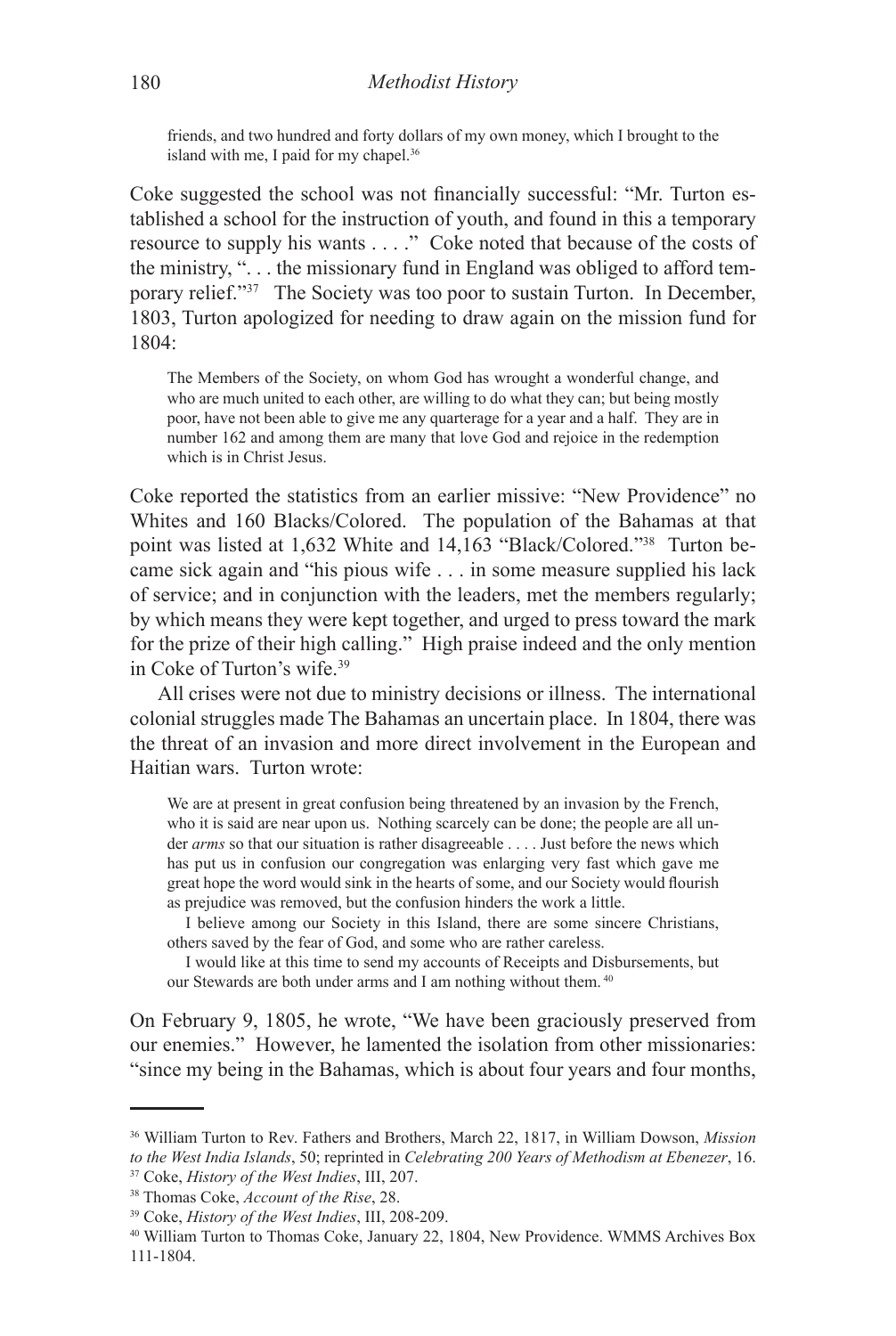I have not received one letter from any preacher in these parts." He noted that ministry was progressing well but complained: "In this Island, we live quite to ourselves."<sup>41</sup> Coke reported that at "New Providence . . . we have a fine prospect of a rich harvest of souls."<sup>42</sup>

# **The Arrival of John Rutledge and the Turtons' Role in the Expansion of Methodism to Other Islands**

In early 1805, Turton received the assistance of John Rutledge, an Irish Methodist preacher, the first missionary formed in the British Isles.<sup>43</sup> Later Turton remembered, "When he [Rutledge] arrived I was much afflicted and his service was very acceptable."<sup>44</sup> Financial concerns continued at Nassau, and Anthony Wallace decreased the rent on the house used for Methodist services from half its rental value to free.<sup>45</sup> Advised by doctors to leave Nassau, Turton traveled in March, 1805, to Harbor Island via Currant and Eleuthera as well as the town of Spanish Wells.46

In May, 1805, Turton was in Eleuthera, focusing on Wreck Sound and Tarpum Bay. Important contacts were Hannah Sands, a married White woman, and Thomas Hilton, colonial magistrate, who led a congregation in Sunday worship. Despite this, Turton asserted in a letter written a year later, "They were a people destitute of any Mark of Religion when I arrived among them." He discounted in that same letter the significance of the efforts of Hilton and took total credit for a revival and changes happening in the town.47 He did allow that Hilton was a "leader."

Turton reported his wife was, at the importunity of the people, a class leader. She clearly had an important role in the evolving Methodist community.48 In Wreck Sound, a school was started to help fund the ministry;

<sup>41</sup> William Turton to Thomas Coke, February 9, 1805, New Providence. WMMS Archives Box 111:1804-1805 [fiche 5].

<sup>42</sup> Thomas Coke, *An Account of the Progress of the Methodist Missions in the West Indies, and the British Dominions in America, in Ireland, and in North Wales. With a Statement of the Receipts and Disbursements* (London: Conference Office, 1805), 5.

<sup>43</sup> Coke, *History of the West Indies*, III, 210, citing a letter of William Turton, February, 1805.

<sup>44</sup> William Turton to Rev. Fathers and Brothers, March 22, 1817, in William Dowson, *Mission to the West India Islands*, 50; reprinted in *Celebrating 200 Years of Methodism at Ebenezer*, 16. 45 Coke, *History of the West Indies*, III, 204-205 (half-price rent), 218 (free rent).

<sup>46</sup> Turton gave different descriptions of the trip in Coke, *History of the West Indies*, III, 210, citing a letter of William Turton, April, 1805; and William Turton to Rev. Fathers and Brothers, March 22, 1817, in William Dowson, *Mission to the West India Islands*, 50-51; reprinted in *Celebrating 200 Years of Methodism at Ebenezer*, 16.

<sup>47</sup> William Turton to Thomas Coke, Eleuthera, March 31, 1806, WMMS Archives Box 111: 1805-1806 [fiche 6]. This letter is cited by Coke, *History of the West Indies*, III, 214, with an incorrect date.

<sup>48</sup> Turton is the source of three different descriptions of the situation in Eleuthera: (1) Coke, *History of the West Indies*, III, 212-213, citing a letter of William Turton, April, 1805; (2) William Turton to Thomas Coke, Eleuthera, March 31, 1806, WMMS Archives Box 111: 1805-1806 [fiche 6]; and (3) William Turton to Rev. Fathers and Brothers, March 22, 1817, in William Dowson, *Mission to the West India Islands*, 50-51; reprinted in *Celebrating 200 Years of Methodism at Ebenezer*, 16.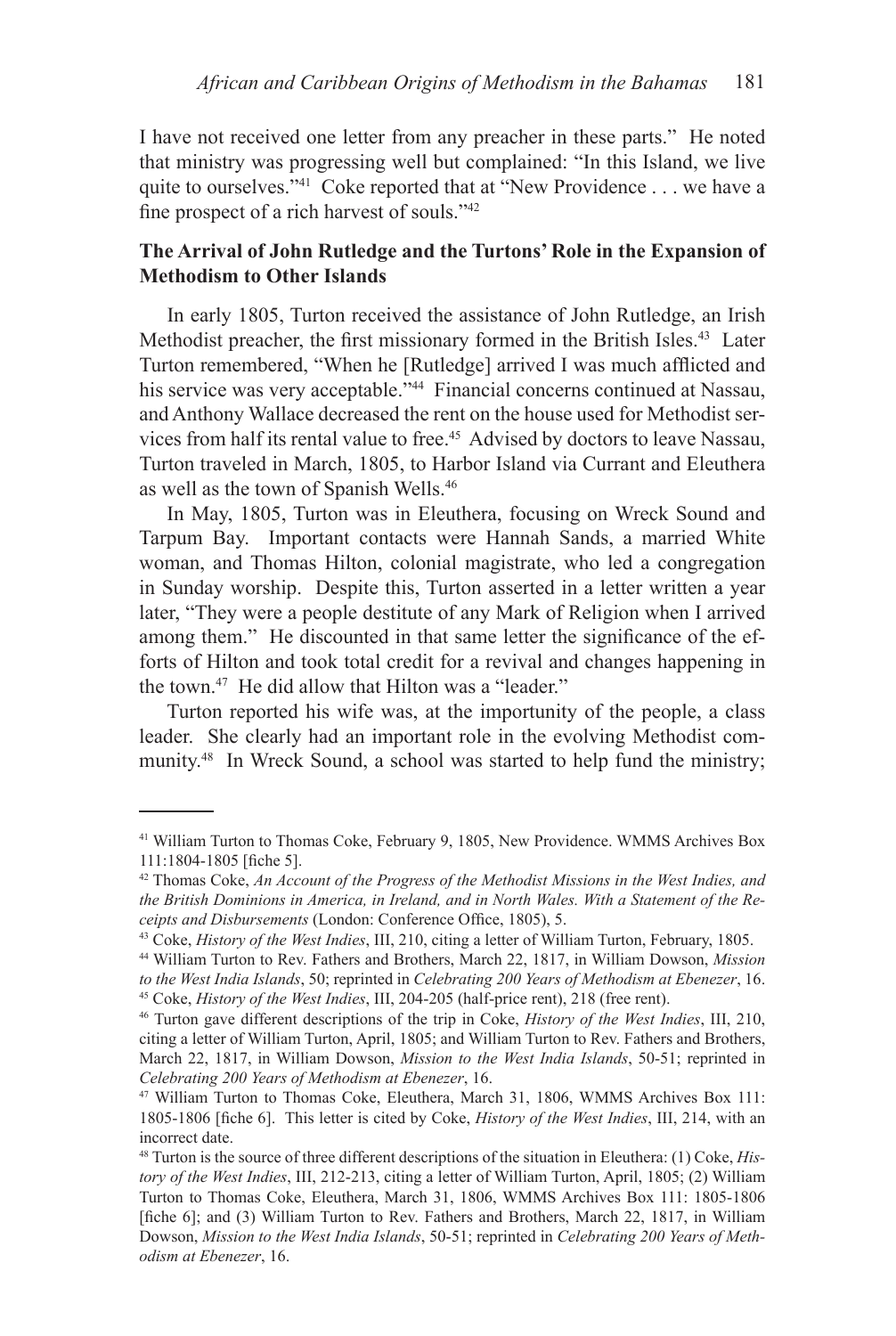the Bahamians provided a home for the couple.49 Important to Turton was the change in celebrating Christmas. Under his influence it was transformed from a time of "decadent behavior" to "clean living and worship." John Rutledge confirmed this analysis.<sup>50</sup>

Problems continued for the Bahamians. Turton reported that a series of hurricanes had swept over the Bahamas leaving death and destruction and devastated crops in their wake, with Eleuthera being hit especially hard. This wind and rain came after a severe drought that also had a high cost for humans, flora, and fauna. Fishing and commerce languished: most boats were wrecked in the gales. Turton's house withstood the elements: "I believe it was protected by a powerful hand . . . served as a refuge for many." He noted that "The people in this place seem much engaged with God, several having joined the society since the Gales, notwithstanding we have little else than distress." In an effort to relieve the situation, Turton took action:

Soon after the first Gale, finding there was no prospect for the inhabitants of these Islands but starvation, Mr. Hilton and myself concluded to petition Government for relief for them, and the merchants at New Providence for credit. This we did and received from the merchants a supply by way of charity, which has greatly relieved them . . . . We have not heard from the Government."

At the end of this catastrophic and trying period, in October, 1806, Turton reflected on the spiritual gains in the face of environmental and economic disaster. He wrote:

I have reason to think the Society in this place is growing in grace, or at least a great part of them. I often have great comfort among them, notwithstanding that they are in very great distress. The Lord has visited the Bahamas in a manner never before known to the oldest inhabitants."51

He continued as a traveling pastor for Methodist congregations on the island of Eleuthera, always with problems of health experienced by both he and his wife. On September 10, 1807, his wife, whose name I have been unable to find, died after about four years of marriage.<sup>52</sup>

Coke wrote in 1808 to commend the work of Turton and to lament his need to withdraw from the Bahamas to recover his health. From the statistics reported by Coke, it is clear that the congregation had not had an easy time and had even lost ground among the Black/Colored population. Coke reported (1808):

XI. The Bahama Islands. Whole number: 91 Whites, 148 Blacks, increase 70%. But

<sup>49</sup> Coke, *History of the West Indies*, III, 215.

<sup>50</sup> Thomas Coke, *The Annual Report of the Spiritual and Financial State of the Missions Carried on in the West-Indies, Nova Scotia, New-found-land, Ireland, and Wales under the Direction of the Methodist Conference* (London: Conference Office, 1806), 7-8.

<sup>51</sup> William Turton to Thomas Coke, October 20, 1806, Wreck Sound, Eleuthera. WMMS Archives Box 111:1806-1807 [fiche 8].

<sup>52</sup> William Turton to Rev. Fathers and Brothers, March 22, 1817, in William Dowson, *Mission to the West India Islands*, 51; reprinted in *Celebrating 200 Years of Methodism at Ebenezer*, 16. Her illness, but not her death was mentioned by Coke, *History of the West Indies*, III, 217.